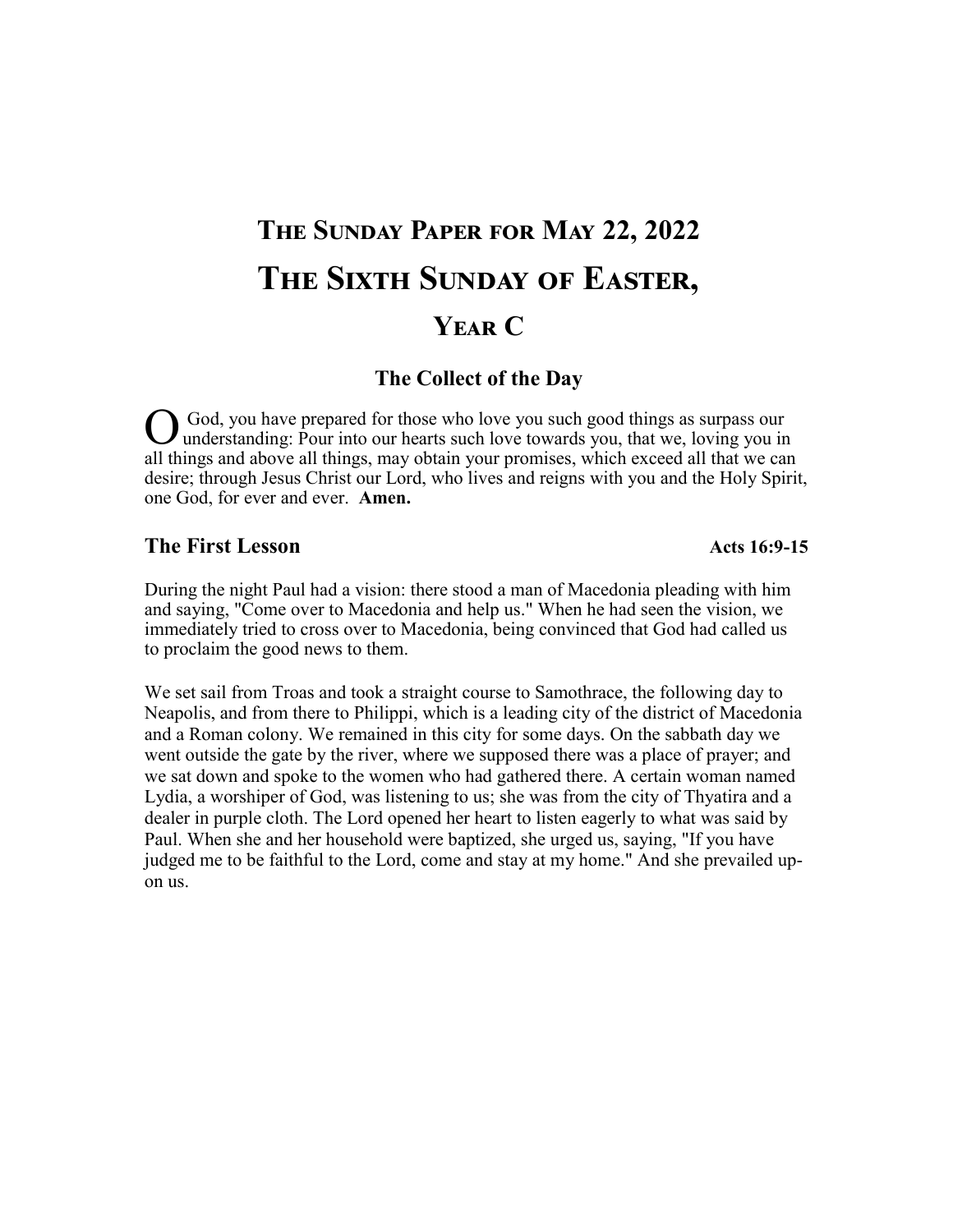#### **The Psalm 67 Psalm 67**

| 1 May God be merciful to us and bless us, *<br>show us the light of his countenance and come to us.                             |
|---------------------------------------------------------------------------------------------------------------------------------|
| 2 Let your ways be known upon earth, *<br>your saving health among all nations.                                                 |
| 3 Let the peoples praise you, O God; *<br>let all the peoples praise you.                                                       |
| 4 Let the nations be glad and sing for joy, *<br>for you judge the peoples with equity<br>and guide all the nations upon earth. |
| 5 Let the peoples praise you, O God; *<br>let all the peoples praise you.                                                       |
| 6 The earth has brought forth her increase; *<br>may God, our own God, give us his blessing.                                    |
| 7 May God give us his blessing *                                                                                                |

7 May God give us his blessing, \* and may all the ends of the earth stand in awe of him.

#### **The Epistle Revelation 21:10, 22-25**

In the spirit the angel carried me away to a great, high mountain and showed me the holy city Jerusalem coming down out of heaven from God.

I saw no temple in the city, for its temple is the Lord God the Almighty and the Lamb. And the city has no need of sun or moon to shine on it, for the glory of God is its light, and its lamp is the Lamb. The nations will walk by its light, and the kings of the earth will bring their glory into it. Its gates will never be shut by day-- and there will be no night there. People will bring into it the glory and the honor of the nations. But nothing unclean will enter it, nor anyone who practices abomination or falsehood, but only those who are written in the Lamb's book of life.

Then the angel showed me the river of the water of life, bright as crystal, flowing from the throne of God and of the Lamb through the middle of the street of the city. On either side of the river is the tree of life with its twelve kinds of fruit, producing its fruit each month; and the leaves of the tree are for the healing of the nations. Nothing accursed will be found there any more. But the throne of God and of the Lamb will be in it, and his servants will worship him; they will see his face, and his name will be on their foreheads. And there will be no more night; they need no light of lamp or sun, for the Lord God will be their light, and they will reign forever and ever.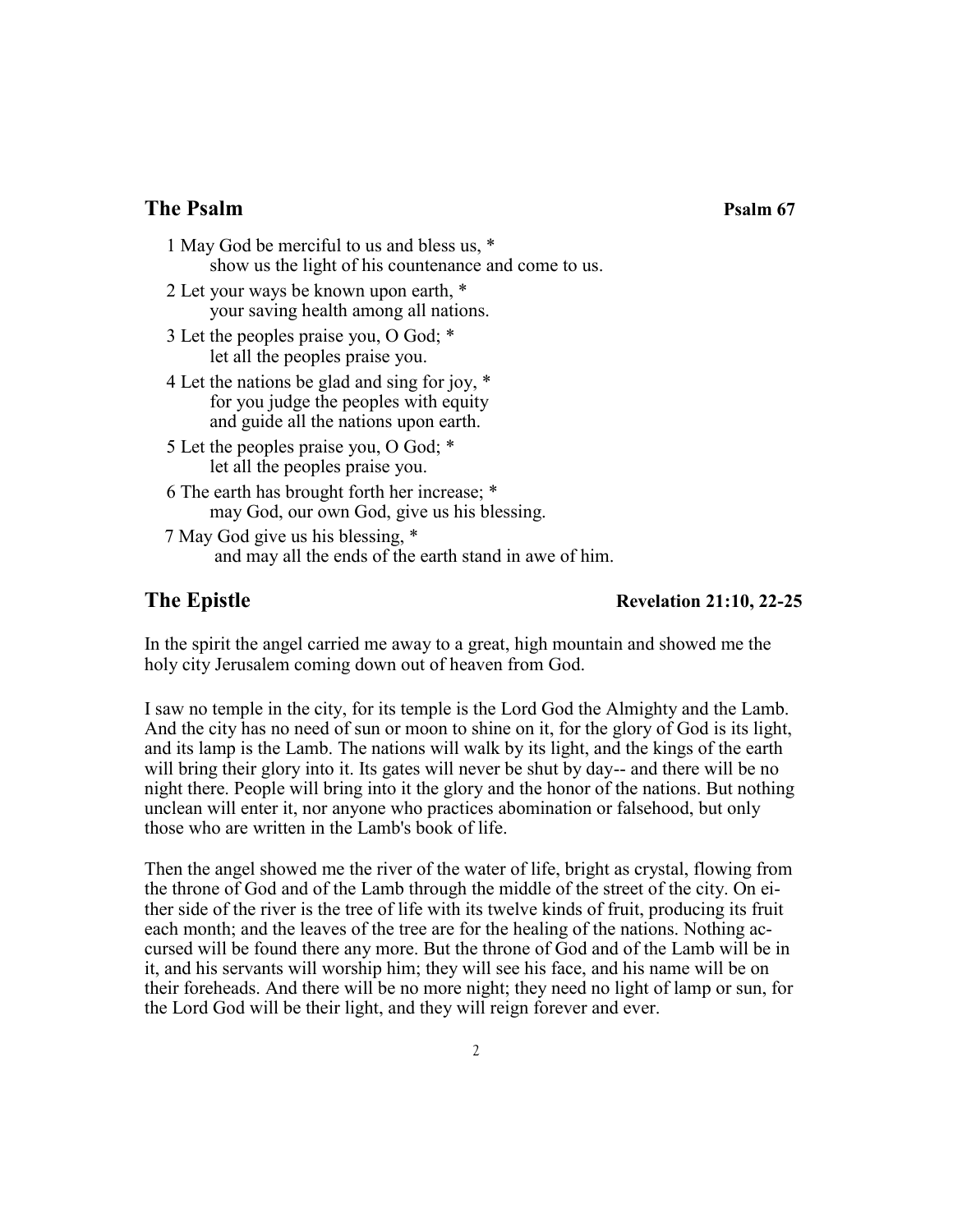#### **The Gospel John 14:23-29**

Jesus said to Judas (not Iscariot), "Those who love me will keep my word, and my Father will love them, and we will come to them and make our home with them. Whoever does not love me does not keep my words; and the word that you hear is not mine, but is from the Father who sent me.

"I have said these things to you while I am still with you. But the Advocate, the Holy Spirit, whom the Father will send in my name, will teach you everything, and remind you of all that I have said to you. Peace I leave with you; my peace I give to you. I do not give to you as the world gives. Do not let your hearts be troubled, and do not let them be afraid. You heard me say to you, `I am going away, and I am coming to you.' If you loved me, you would rejoice that I am going to the Father, because the Father is greater than I. And now I have told you this before it occurs, so that when it does occur, you may believe."

#### **PARISH ANNOUNCEMENTS**

**A Hearty Welcome to All**! We at James' are especially delighted, honored, and blessed to welcome visitors and newcomers here to this beloved church today. Assisted Listening Devices are available for the hearing impaired, please ask an usher for a device. Restrooms are located along the hallway that is through the exit at the front left corner of the sanctuary. Visitors in need of a pastoral call or interested in learning more about our parish and Church are invited to fill out a Welcome Card located in each pew and drop it with an usher, and you will receive a follow-up from our priest right away. Please note that all baptized Christians of any denomination are most welcome to receive Communion in our church.

#### **TODAY:**

#### **Clergy Welcome:**

While Fr. Dustin away on vacation this week, we offer a hearty welcome and our gratitude to The Rev. Dr. David K. McIntosh for serving as our supply priest for our celebrations of the Holy Eucharist today! Please be sure you greet and share your thanks to Fr. David for being with us this morning.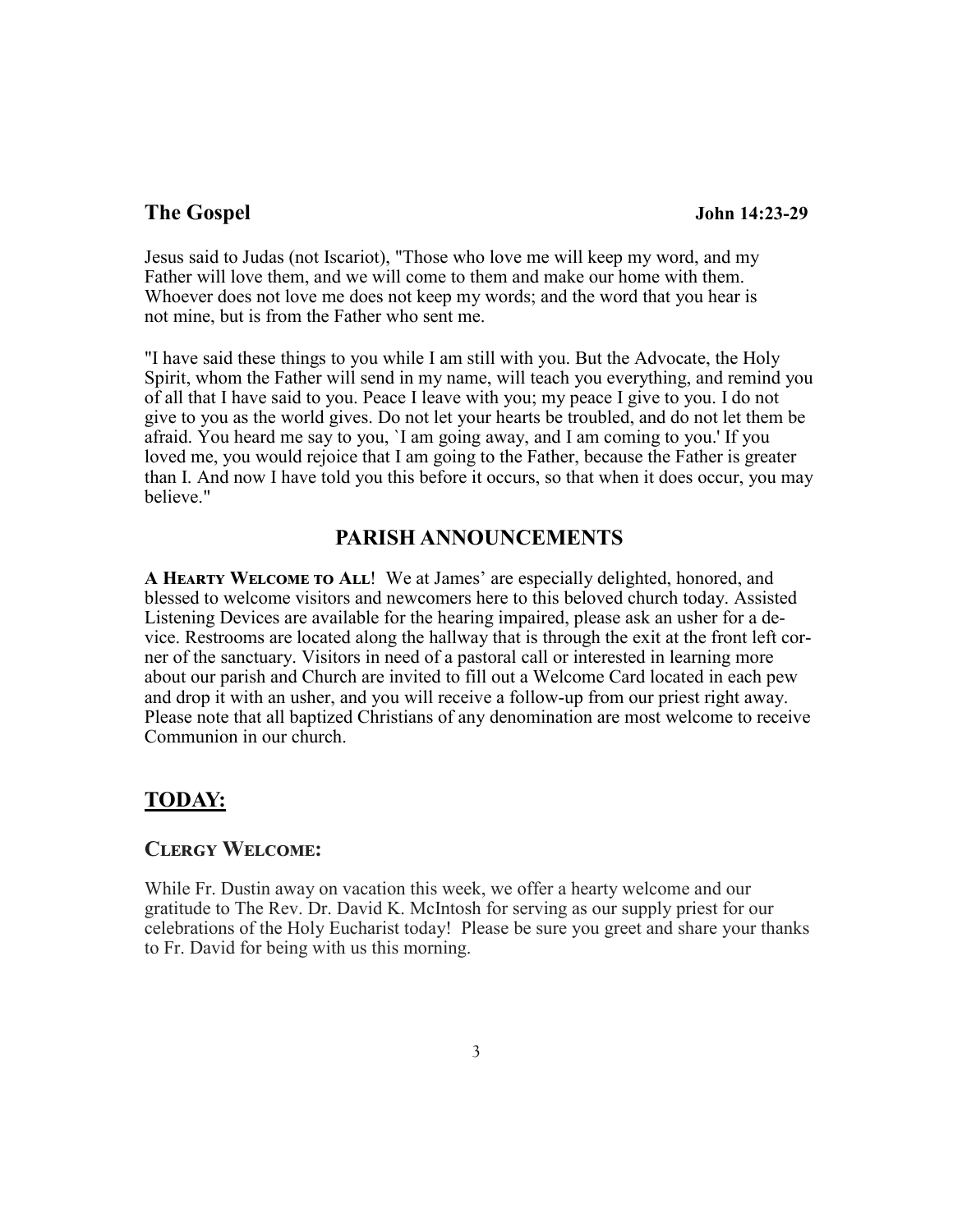### **Thank You!**

Thanks to all for making our Mother's Day Breakfast a success this year, for all those that attended and for those that assisted. Special thanks to Jim Beschle, John Boddie, Jehad Sabbagh (including shopping), Mark Sarkisian, and Mark Stirling along with Gary Rogers who assisted in clean-up and Carolyn Flynn who added an extra set of hands. Next year, we promise that bacon will be provided. ~Thank you, Dan Cox

**Another huge thank** you to all those who supported the ECW Bake Sale last Sunday. With your generosity, we were able to raise \$444 to fund our Teddy Bear and Blanket program. So thanks to all those bakers for their cookies, brownies, cakes, muffins, bread, … and for those who purchased these goodies. We are blessed!

#### **Mission of the Month: Laundry Love**

Laundry Love of Greater Danbury (LLGD) helps people who are struggling financially clean their clothes and linens on a regular basis. We see the laundromat as a place where strangers become friends, people are known by name, and the worth of every human being is acknowledged and celebrated.

Laundry Love began in 2003 when T-Bone, a homeless gentleman living in Ventura, California, was asked, "T-Bone, how can we come alongside your life in a way that would matter?" His response was honest and practical, "If I had clean clothes, I think people would treat me like a human being."

There are currently about 325 registered Laundry Love locations across the U.S., including Danbury. Danbury currently serves over 180 individuals and families per month. For more information: www.laundrylove.org.

St. James', one of the founders of Laundry Love in Danbury, has been generous in its donations since it began in 2020. We hope you will consider a financial donation to this vital organization in our community. *~Denise Holl*

#### **The Easter 2022 Book of Loving Remembrance**

The Easter 2022 edition of our Book of Loving Remembrance is still available for pickup from our Information Table near the church entrance this morning. A digital copy has also been included in your E-News, and posted to our parish website for downloading.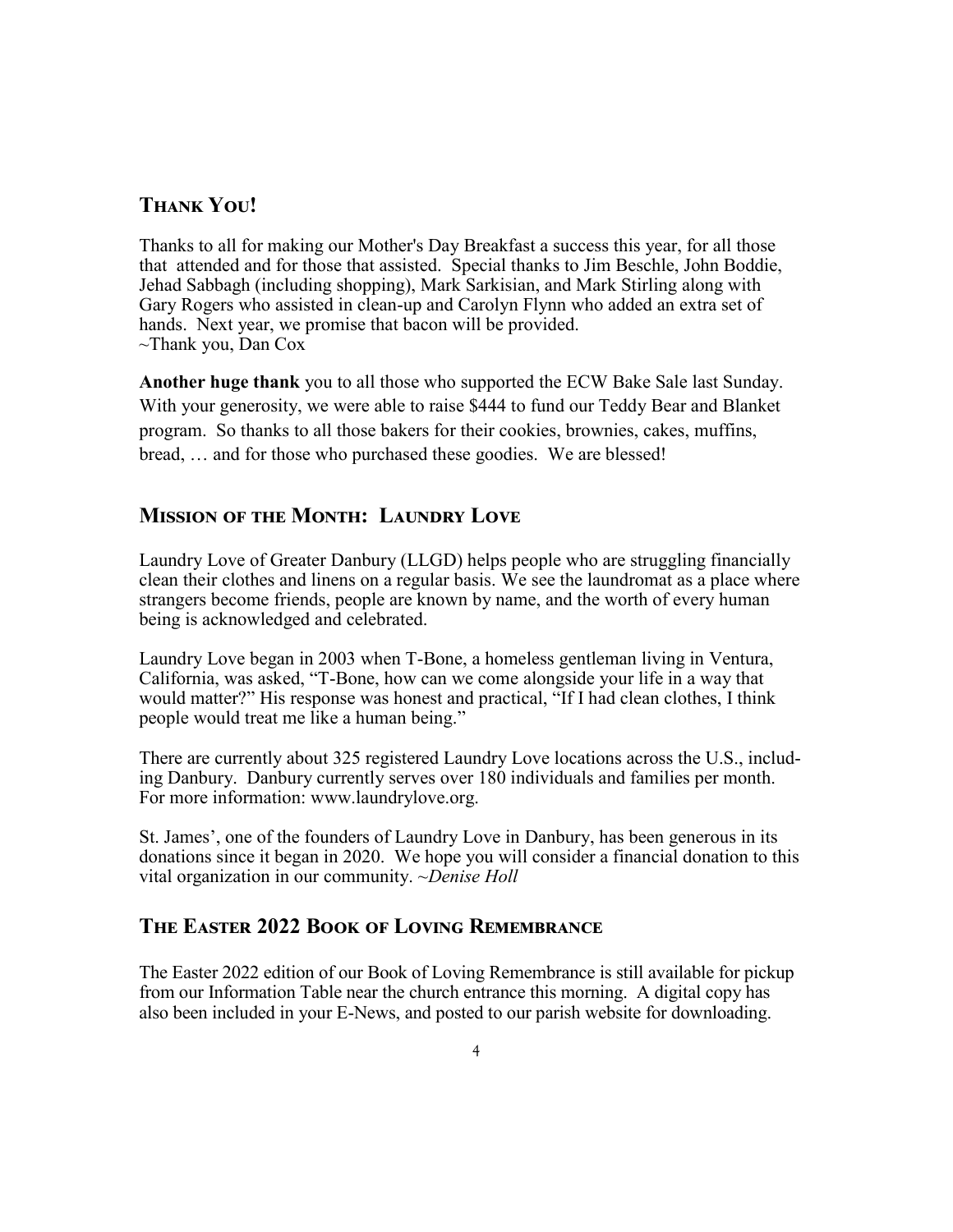#### **April Vestry Meeting:**

Your Vestry Clerk Susie Sarkisian has prepared a summary of this week's vestry meeting, to help parishioners stay informed about the business of the parish. Hard copies are available for pickup from the Information Table near the church entrance, and can be downloaded from our weekly E-News.

# **THIS WEEK:**

- **Sunday:** Holy Eucharist, 8am *(Church)*; Chancel Choir Rehearsal, 9:15am *(Choir Room);* Choral Holy Eucharist, 10am *(Church and Live-Streamed);* Handbell Choir Rehearsal 11:30 *(Choir Room)*
- **Monday**: Finance Committee Meeting , 6pm *(Zoom)*
- **Tuesday**: Nar-Anon Meeting, 7pm *(Library);* Parish Life Committee Meeting, 7pm *(Zoom)*
- **Wednesday**: Wednesday Book Group, 11am *(Lounge);* Holy Eucharist, 12pm *(Chapel);* A.A. Meeting, 7:15pm *(Library)*
- **Thursday:** H.A. Meeting, 7pm *(Library);* Choir Rehearsal, 7pm *(Choir Room)*
- **Friday***: No Meetings Scheduled*
- **Saturday:** Bible Study, 11am *(Zoom)*

# **COMING UP:**

### **Rector Vacation:**

Fr. Dustin will be off for vacation from Monday, May 9th through Sunday, May 22nd. Our Sunday worship will be led by supply clergy on May 15th and 22nd. Please reach our to our wardens Janet Brown or Lyn Meyers for pastoral assistance while Fr. Dustin is away.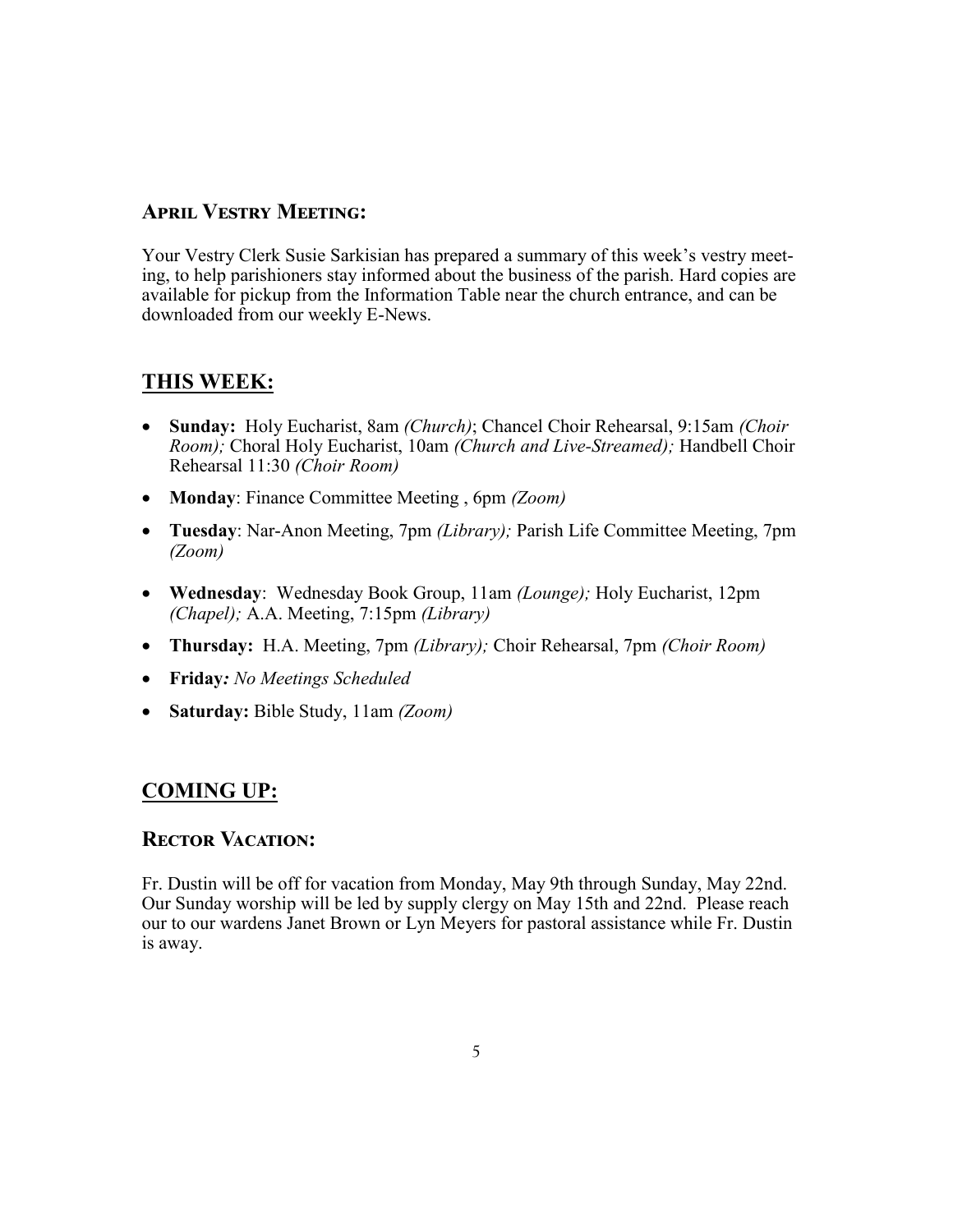

As a celebration of the season after The Feast of Pentecost, Fr. Dustin will be leading a two-session workshop on Spiritual Gifts on **Sunday, June 12th** and **Sunday, June 26th**. Each session will begin at 11:30am in the Library and last one hour. If you've ever wondered what the Holy Scriptures mean when they speak of "gifts of the Spirit," or if you want to find our what your own spiritual gifts might be, this workshop is perfect for you! During the first session, we will explore the idea of Spiritual Gifts in scriptural and practical terms, and then each participant will complete an assessment to help identity their own gifts for discussion in our second workshop.

*To assist with planning the workshop, please sign up on the bulletin board near the church entrance if you are planning to attend.*

# **ECCT Bishop Diocesan Transition: Meet and Greet the Candidates**

Please keep the voting delegates and clergy of The Episcopal Church in Connecticut in your prayers this week, in addition to the slate of candidates standing for election as our next diocesan bishop. The election will take place on Saturday, May 21st.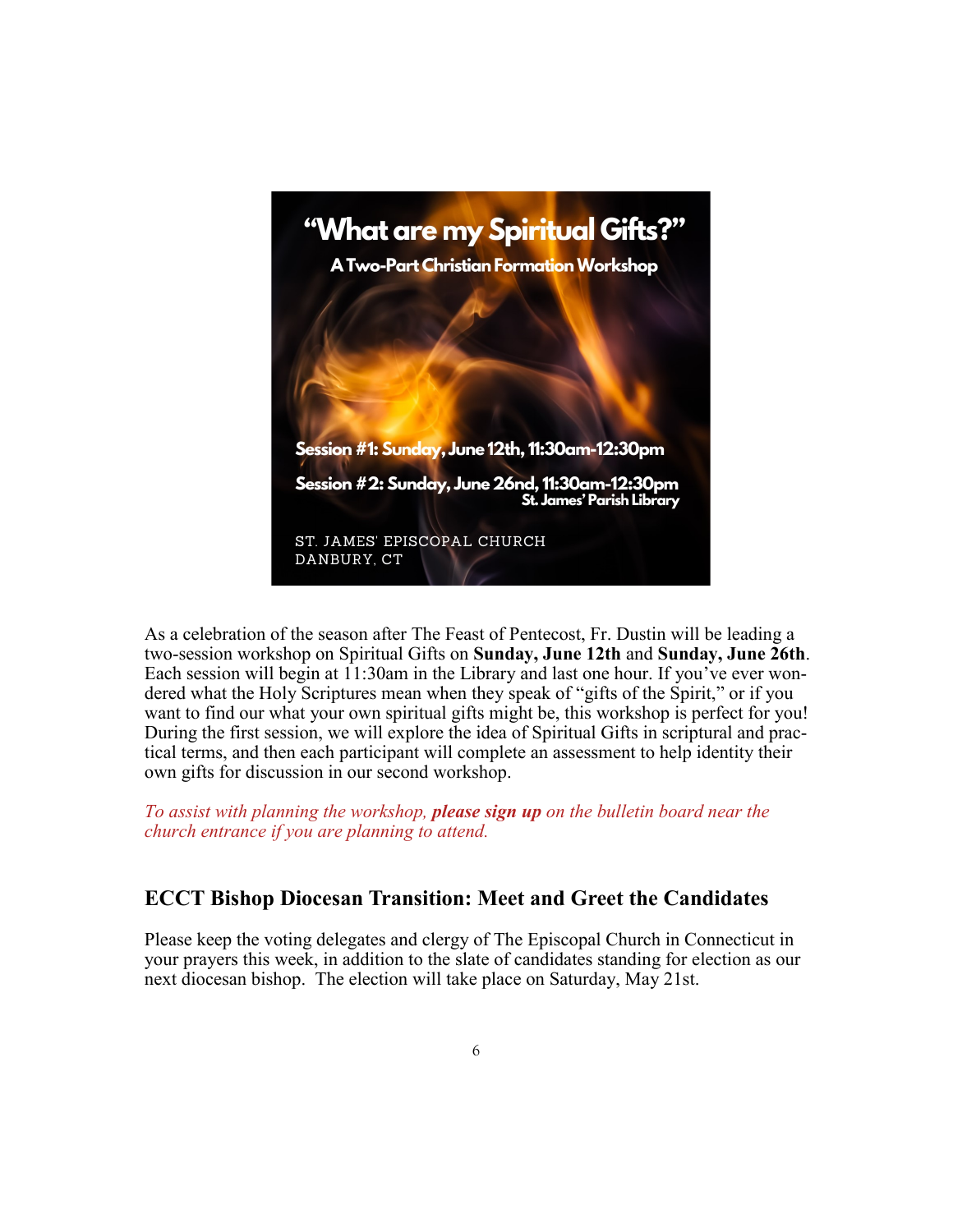#### **Annual St. James' Parish Picnic**

It's BAAAACKKKK! The Annual St. James' Parish Picnic is finally returning! Let's make this year a fellowship-filled and food filled kick off! Mark your calendars for **June 19th** , after the 10am service. Grilling, pot lucking, and a good does of 'returning to normal' - it's about time!

#### **PARISH INTERCESSIONS**

*(To add a name to our Sunday prayers, please contact the Parish Office at 203-748-3561 or communications@saintjamesdanbury.org. Please be sure you ask permission from the individual before placing another's name on our public prayer list.)*

For all who are ill, in danger, or in sorrow: Roja, Takoda, Nikki, Bonnie, Rob, Susan, Bob, Kim, Dom, Irene, Donovan, Colin & Family, Nancy, Linda, Robin, Grace, Charlotte, Deborah, Joan, Linda, Alexis, Laura, Caroline, Brandon,, Julian, Virginia, and the people of Ukraine.

For our Eucharistic Visitees: May Molinaro

For those who have died: Lloyd Best

For those celebrating birthdays: Jason Flynn, Judy Griemsmann, Janis Flynn, Becky Fanning,

For those celebrating anniversaries: *None this week.*